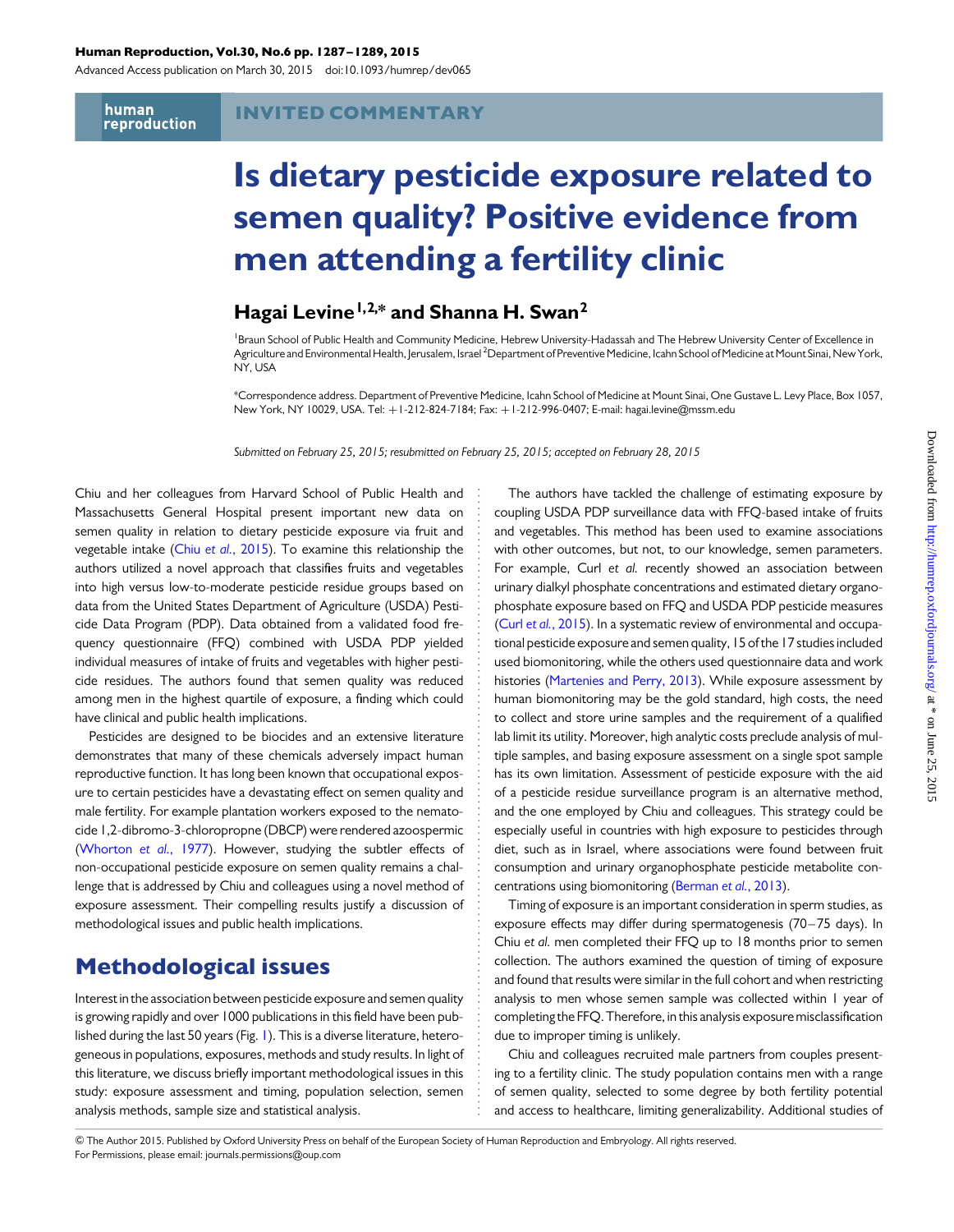<span id="page-1-0"></span>

fertile (i.e. partners of pregnant women) and/or unselected by fertility (i.e. students or military candidates) populations would extend generalizability. Because Chiu and colleagues provided only limited data on patient selection, and on men who did and did not complete the FFQ, it is difficult to address potential selection bias. In addition, these findings need to be replicated in various populations as effects of dietary pesticide exposure on semen quality might be modified by genetic or phenotypic background ([Perez-Herrera](#page-2-0) et al., 2008).

Since 1980 the World Health Organization (WHO) has published a series of laboratory manuals for semen analysis that define the standards in the field, recommending hemocytometer for determination of sperm concentration [\(WHO, 2010](#page-2-0)). Chiu et al. used computer-aided sperm analysis (CASA) methods to estimate sperm parameters. Until recently, it was not feasible to accurately measure sperm concentration by CASA because of difficulties in distinguishing spermatozoa from particulate debris. However, advances in technology, particularly in the use of fluorescent DNA stains and tail-detection algorithms, may now allow sperm concentration to be estimated by CASA methods, provided that adequate care is taken in preparing specimens and proper quality-control procedures are followed. In this study, ejaculate volume was measured by graduated pipette, a method that has been shown to underestimate the volume and is not recommended ([WHO, 2010\)](#page-2-0). This is important since calculation of total sperm count is based on ejaculate volume and sperm concentration.

The authors gained statistical power despite limited sample size ( $N =$ 155) by using generalized linear mixedmodels with random intercepts, to account for within-person correlations between repeated samples. Careful selection of covariates (age, body mass index, smoking, abstinence time, physical activity, total energy intake, history of varicocele and dietary pattern) likely also contributed to the precision of their estimates. Thus, despite the relatively small sample size and exposure assessment limitations, the paper make a convincing case that dietary exposure to pesticides can adversely impact semen quality. While this finding will need to be replicated in other settings and populations, it carries important public health implications.

#### Public health implications

Male fertility, strongly related to poor semen quality, is of considerable public health importance for several reasons. First, its medical, societal and economic burden is high, as it is a leading cause of unsuccessful attempts to achieve pregnancy and one of the most common medical problems among young men ([Winters and Walsh, 2014\)](#page-2-0). Second, it has been suggested as an important marker of male health, predicting both morbidity and mortality (Jensen et al.[, 2009](#page-2-0); [Eisenberg](#page-2-0) et al., [2014a](#page-2-0),[b](#page-2-0)). Third, it is sensitive to environmental exposures, including endocrine disrupting chemicals, heat and life-style factors, such as diet ([Afeiche](#page-2-0) et al., 2013; [Bergman](#page-2-0) et al., 2013) or body mass index ([Eisenberg](#page-2-0) et al.[, 2014a](#page-2-0),[b](#page-2-0)). Therefore, it can provide a sensitive marker of the impacts of modern environment on human health [\(Nordkap](#page-2-0) et al., 2012).

This paper by Chiu and colleagues contributes to the growing body of evidence that non-occupational exposures, and particularly dietary factors (i.e. meat, fish, dairy, etc.) can impact male fertility [\(Swan](#page-2-0) et al., [2007;](#page-2-0) [Gaskins](#page-2-0) et al., 2012; Afeiche et al.[, 2014a](#page-2-0), [b](#page-2-0)). Several prior studies have examined semen quality in relation to dietary pesticide ex-posure and/or organic diet (Jensen et al.[, 1996;](#page-2-0) Juhler et al.[, 1999](#page-2-0)). Several studies have shown that substituting an organic for a conventional diet can reduce exposure to pesticides, at least among children (Lu [et al.](#page-2-0), [2006\)](#page-2-0). Currently, the male partner in couples attending fertility clinic rarely receive assessment or recommendation regarding life-style and dietary factors. Lessons learned from well-conducted studies should be considered when advising men attempting to conceive. In addition, there is clear need for further studies on diet and male fertility, including interventional studies. Such studies can be conducted in a range of settings besides the fertility clinic. One particularly promising, though challenging approach, is to enroll the couple at the time of pregnancy planning and assess the exposure and fecundity of both partners ([Louis](#page-2-0) et al., [2015\)](#page-2-0).

Despite its importance, male infertility is not a major focus of the re-search community [\(Louis, 2014\)](#page-2-0). This may be due to increasing population growth in some areas leading to the perception that contraception is